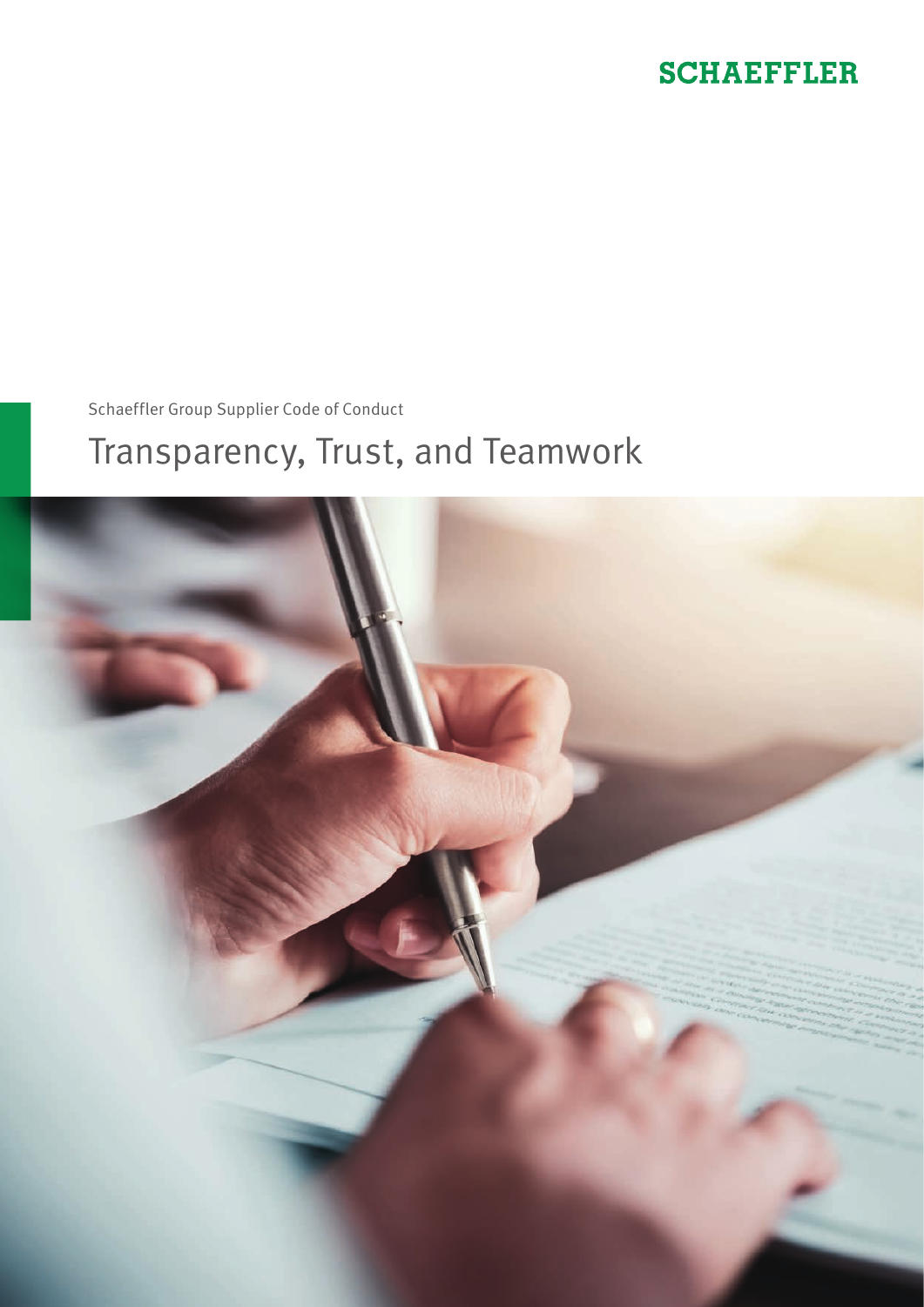Dear suppliers,

The Schaeffler Group is a listed family company with a strong set of fundamental values that were established by the company's founders. As well as constantly striving for success, the core principle of the Schaeffler Group's corporate culture is the readiness and ability to challenge ourselves, to try new things, and in doing so to maintain a long-term perspective. Striving for success means striving to achieve the highest possible quality and to create first-class technology while observing sustainable principles. We have consolidated these aspects to create our four core values: sustainable, innovative, excellent, and passionate.

Supplier management now has to fulfill more than just the requirements of a globally interconnected world. Modern technologies require raw materials, which frequently come from critical regions of the world. Climate change and the increasing scarcity of resources are also affecting our supply chains.

We strengthen these values by means of a suitable system of monitoring and auditing in addition to active communication with you as suppliers, and we expect your support in the downstream supply chain.

The Schaeffler Group is responding to these challenges by taking account of sustainability aspects in its procurement and supplier management. For the Schaeffler Group, sustainable procurement is a core issue. This applies to both the responsible handling of critical materials and to human rights and ecological and social standards.

The values at the core of our supply chain requirements are based on internationally recognized standards and principles that we have anchored in the Schaeffler Group Supplier Code of Conduct.

These core principles correspond to national and international laws, principles, and conventions such as the principles of the UN Global Compact, the OECD Guidelines for Multinational Enterprises, the Universal Declaration of Human Rights, the UN Guiding Principles on Business and Human Rights, and the applicable conventions of the International Labor Organization (ILO).

Only by working together can we master the challenges of the future.

Yours,

Chocheas Schick

Andreas Schick Chief Operating Officer (COO) Schaeffler AG

# Foreword



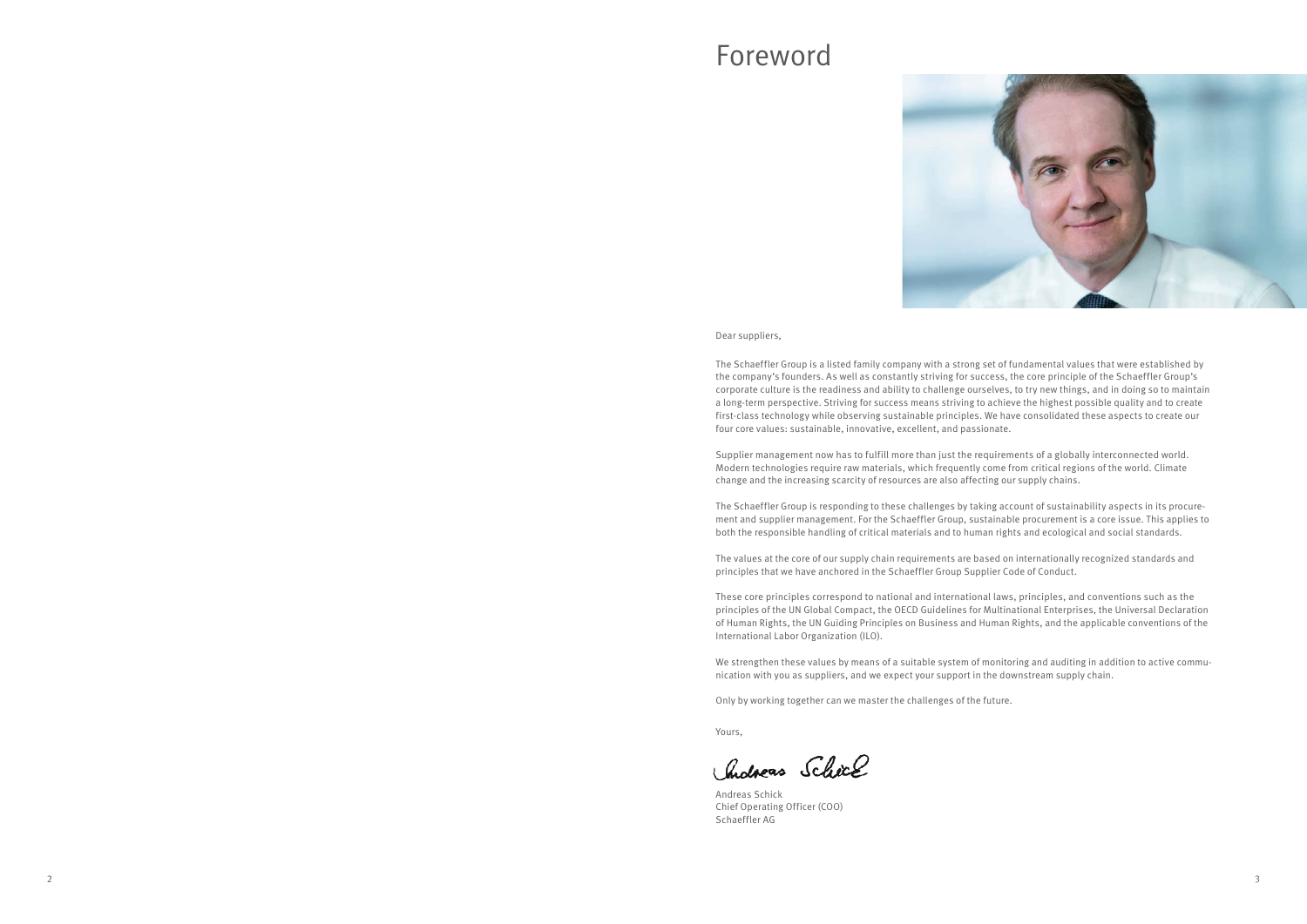# **Contents**

#### **Foreword**

Preamble **06**

# 1 Fundamental Principles and Conduct Regulations 1.1 Integrity 1.2 Transparency, trust, and cooperation 1.3 Handling of risks 1.4 Respect for human rights 1.5 Compliance with applicable laws 1.6 Avoiding conflicts of interest

- 1.7 Handling company assets with due care
- 1.8 Proper accounting and financial reporting
- 1.9 Proper conduct in public

2 Behavior Towards Suppliers and Third Parties

- 2.1 Fair competition
- 2.2 Anti-corruption measures; Gifts, invitations, and other benefits; Donations and sponsoring
- 2.3 Prevention of money laundering and the funding of terrorism
- 2.4 Export control and sanctions law
- 2.5 Taxes and customs
- 2.6 Product safety and conformity

3 Handling of Information

- 3.1 Protection of information relevant to the company
- 3.2 Protection of personal data
- 3.3 IT security
- 3.4 Insider information

4 Treatment of Employees and Colleagues

| 03              |
|-----------------|
| 06              |
| 08              |
| 09              |
| 09              |
| 09              |
| 10              |
| 10              |
| 10              |
| 10              |
| 10              |
| 10              |
| 12              |
| 13              |
| 13              |
| 13              |
| 13              |
| 13              |
| 13              |
| 14              |
| 15              |
| 15              |
| 15              |
| 15              |
| 16              |
| 17              |
| 17              |
| 17              |
| 17              |
| 17              |
| 18              |
| 19              |
| 19              |
| 19              |
| 20              |
| 21              |
| $\overline{21}$ |
| $\overline{22}$ |
| 22              |
| 23              |

- 4.1 Fair working conditions and employee development
- 4.2 Diversity and the principle of equal treatment
- 4.3 Compatibility of work and family
- 4.4 Rejection of forced and child labor
- 4.5 Dialog with employees and employee representatives

5 Sustainability, Environment, Health, and Safety

- 5.1 Acting with sustainability in mind
- 5.2 Environmental and climate protection
- 5.3 Occupational health and safety

6 Reporting and Contact Persons

- 6.1 Reporting of all types of misconduct
- 6.2 Local contact persons
- 6.3 Whistleblowing system

Contact **22**

Acknowledgment of the Schaeffler Supplier Code of Conduct **23**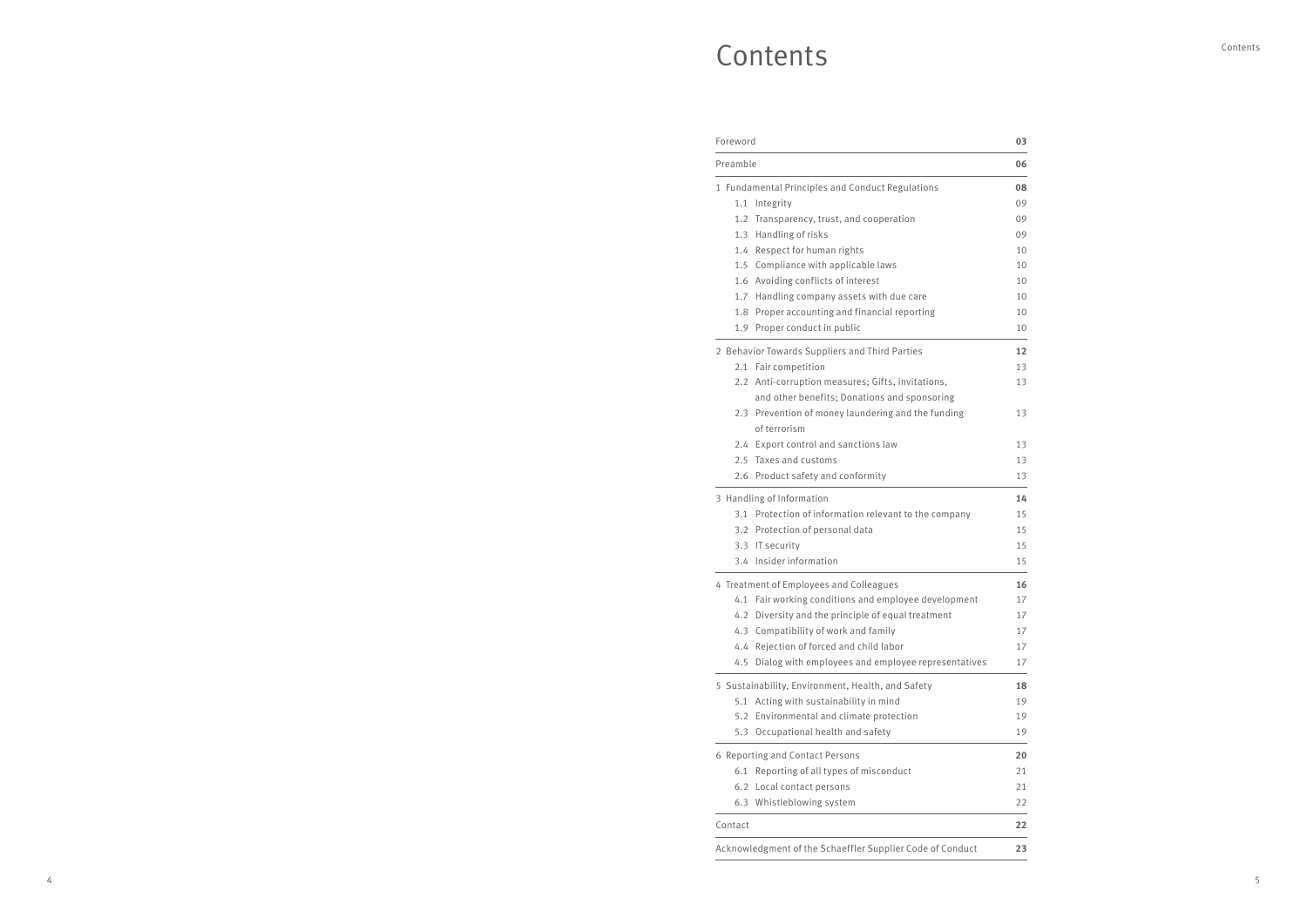Preamble

INTEGRITY, FAIRNESS, AND MUTUAL RESPECT ARE THE CORNERSTONES WITHIN THE SCHAEFFLER GROUP UPON WHICH OUR ACTIONS ARE BASED. SCHAEFFLER LIVES UP TO ITS CORPORATE RESPONSIBILITY AND THEREBY CREATES THE PREREQUISITES FOR THE COMPANY'S SUSTAINED SUCCESS.

This supplier Code of Conduct was approved by the Executive Board of Schaeffler AG with the full support of the Schaeffler family. The Code of Conduct emphasizes the importance that Schaeffler places on responsible business relationships.

<sup>1</sup> The term "Schaeffler" refers to the Schaeffler Group, i.e., Schaeffler AG and all Group companies in which Schaeffler AG directly or indirectly holds a majority stake.

The supplier Code of Conduct describes the values and principles of conduct that are expected of all suppliers, their employees, and the supply chain.

These values and principles of conduct represent a mandatory basis for Schaeffler's collaboration with its suppliers.

Schaeffler therefore expects you as a supplier to feel responsible for observing this supplier Code of Conduct and to support all of your employees and suppliers in also observing it.

#### **Scope of application**

This Code of Conduct applies to all natural or legal persons who sell or provide products, processes, or services to the Schaeffler Group (Schaeffler<sup>1</sup> AG and all companies in which Schaeffler AG directly or indirectly has a majority interest), either directly or via third parties, e.g., affiliated companies, distribution partners, subcontractors, and agents (hereinafter referred to as "suppliers").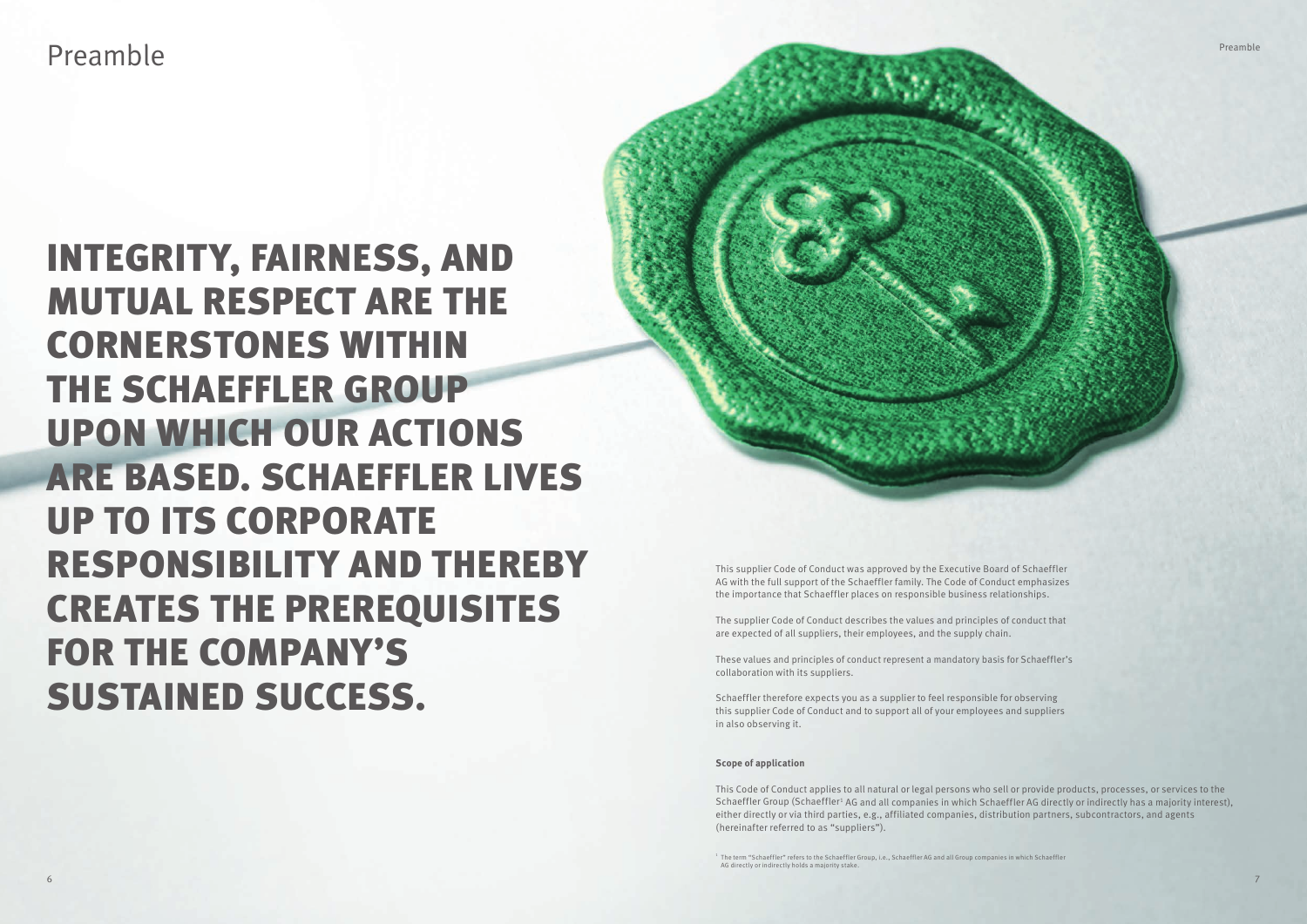# 1 FUNDAMENTAL PRINCIPLES AND CONDUCT REGULATIONS

### **1.1 Integrity**

Integrity means that all of Schaeffler's business practices conform to the company's values and principles of conduct at all times. Schaeffler also expects its suppliers to adhere to the applicable laws and to observe the values and principles of conduct that are additionally defined here.

Schaeffler only maintains long-term business relationships with third parties whose business practices conform to the values and principles of conduct specified in this Code of Conduct and thus safeguard the company and its employees against criminal or other forms of liability.

#### **1.2 Transparency, trust, and cooperation**

Schaeffler is a fair and reliable partner. Schaeffler and its employees therefore act transparently towards you as a supplier. After all, transparency generates trust, and trust is the foundation of successful cooperation in a supplier network. We also expect the same of you.

Responsible collaboration requires actions and decisions that are transparent and comprehensible. Only then will they meet with the required level of acceptance. When it comes to collaboration, transparency also means that issues are addressed openly and people deal honestly with each other.

# **1.3 Handling of risks**

Schaeffler cautiously takes calculated business risks in order to implement its corporate strategy and realize the associated benefits. As a general rule, business success requires opportunities to be exploited and the associated risks identified early, assessed, and managed.

Due to the complex supplier network of which you as a supplier (together with your sub-suppliers) are a part, the analysis and assessment of supply chains plays an essential part here.

The supplier's management system is oriented towards social, ecological, and economic aspects, taking particular account of the "UN Guiding Principles on Business and Human Rights," the ten principles of the "UN Global Compact," and the "OECD Guidelines for Multinational Enterprises."

To this end, we expect your active participation and support with regard to the definition and categorization of risks. This particularly applies to the acceptance and implementation of the methods used, e.g., self-disclosure and on-site inspections (by commissioned third parties if required).

Schaeffler reserves the right to review the implementation of these measures. The implementation of the necessary precautions must be ensured by means of a suitable monitoring or management system.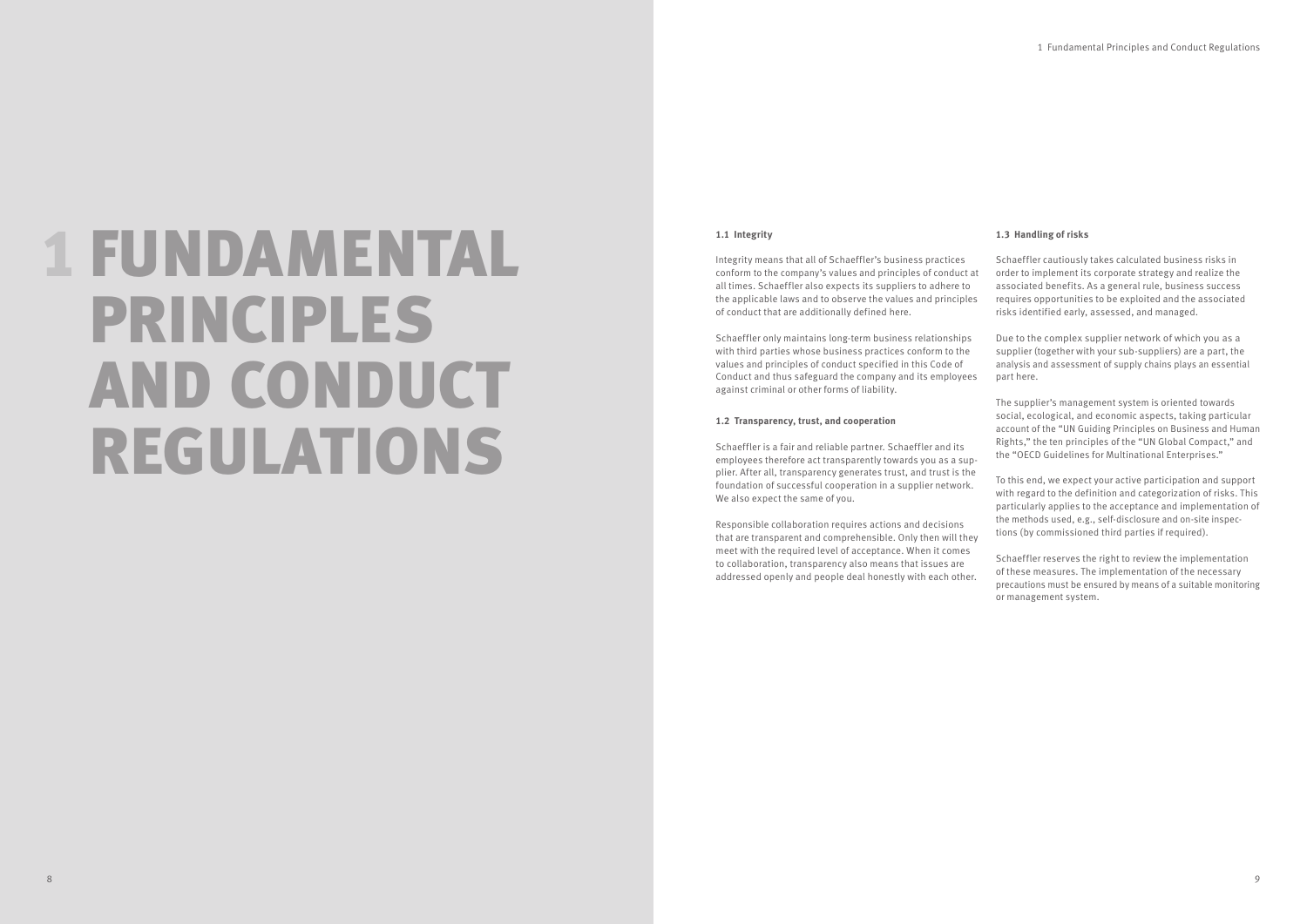#### **1.4 Respect for human rights**

Respect for human rights is an integral part of Schaeffler's corporate social responsibility.

As a supplier to Schaeffler, you should also be committed to the United Nations' international code of human rights, the "UN Guiding Principles on Business and Human Rights," the ten principles of the "UN Global Compact," and the internationally recognized standards of the International Labor Organization (ILO).

Schaeffler expects its employees to respect the dignity and personal rights of all individuals as well as all parties with whom they are associated through activities, business relationships, and products. Schaeffler expects you to actively work to prevent infringements of human rights and to eliminate these as part of a human rights due diligence process.

#### **1.5 Compliance with applicable laws**

Schaeffler respects and observes all valid and applicable local, national, and international laws and regulations. Adherence to these laws and regulations is the basis for Schaeffler's long-term economic success. Corresponding infringements can cause significant harm and have serious consequences both for the company and for employees, business partners, and other stakeholders.

Schaeffler does not tolerate any violations, and expects its suppliers to adhere to the valid, applicable laws, official regulations, and rules in equal measure.

#### **1.6 Avoiding conflicts of interest**

Schaeffler expects integrity from all of its suppliers.

### **1.7 Handling company assets with due care**

If any items of Schaeffler property are placed at your disposal in your capacity as a supplier, e.g., machines or operating materials, information technology, software, data, or intellectual property, you are obliged to handle these in a careful and responsible manner and to protect them against unauthorized access.

#### **1.8 Proper accounting and financial reporting**

Schaeffler expects its suppliers to observe the principles of proper accounting and (if applicable) financial reporting at all times.

#### **1.9 Proper conduct in public**

Schaeffler expects its suppliers to refrain from making any statements or comments about Schaeffler (either publicly or on social media) and from using Schaeffler logos for their own purposes without approval from Schaeffler's Corporate Communications department.

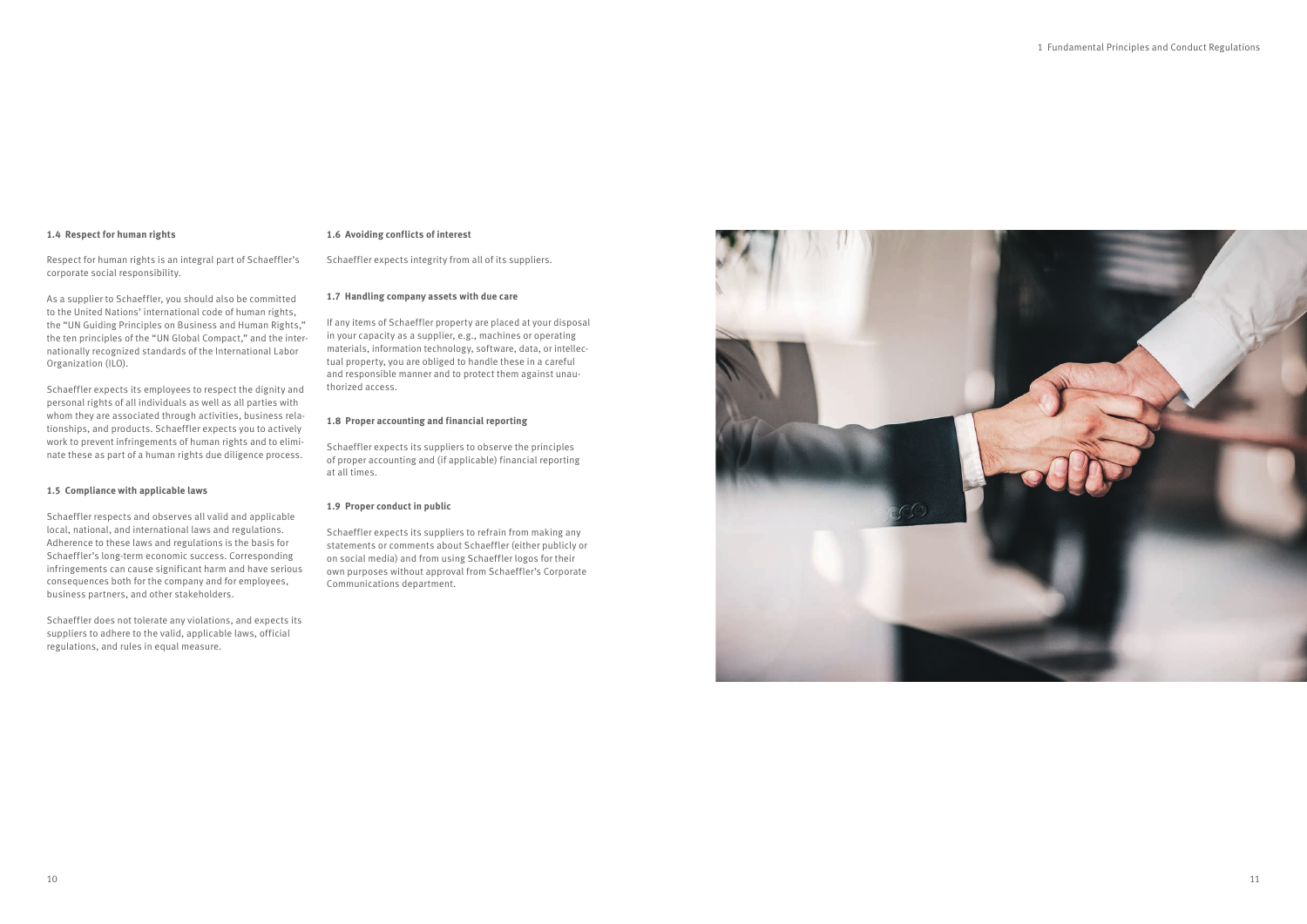# 2BEHAVIOR TOWARDS SUPPLIERS AND THIRD PARTIES

#### **2.1 Fair competition**

Schaeffler stands for fair and unbiased competition.

Virtually all countries have laws and regulations prohibiting agreements, arrangements, and coordinated actions between competitors, suppliers, consumers, and distributors that may inhibit or be intended to inhibit competition. The same ap plies to the misuse of market influence by unilateral action.

Schaeffler expects its suppliers to refrain from participating in practices that are in violation of competition and antitrust laws and to ensure that this expectation is also fulfilled throughout the supply chain.

#### **2.2 Anti-corruption measures**

Schaeffler does not tolerate corruption in any form. All con duct by suppliers that may give the impression of business decisions being influenced in an impermissible manner is forbidden.

#### **Gifts, invitations, and other benefits**

Benefits from suppliers, such as gifts, invitations, or other privileges, are only permissible if they are appropriate and transparent.

Schaeffler expects you as a supplier to refrain from granting or accepting benefits of any kind whatsoever for the purpose of exerting an influence. The granting of benefits to public officials, government officials, or representatives of these persons for the purpose of unlawfully promoting business will not be tolerated. The same applies to facilitation pay ments and to indirect benefits, e.g., via other third parties.

Schaeffler therefore expects strict adherence to the valid anti-corruption laws in the countries in which business collaboration takes place.

#### **Donations and sponsoring**

Schaeffler recommends that its suppliers refrain from making donations to political parties or their representa tives, politicians, members of parliament, candidates for political office, or individual persons.

Sponsoring activities with a connection or a reference to business relationships with Schaeffler must be approved by Schaeffler's Corporate Communications department.

### **2.3 Prevention of money laundering and the funding of terrorism**

Schaeffler expects its suppliers to fulfill their legal responsi bilities to combat money laundering and the funding of ter rorism, and to neither participate in nor permit activities con nected with money laundering and the funding of terrorism.

# **2.4 Export control and sanctions law**

National and international laws and directives regulate import, export, trade, brokering, and financing transactions, the rendering of services, and the forwarding of goods (mate rial goods, software, and technology). Schaeffler expects its suppliers to ensure, by means of suitable processes, that business transactions and activities with both third parties and with the Schaeffler Group do not contravene export control and sanctions law and to immediately provide any verifications and information that may be required.

# **2.5 Taxes and customs**

Schaeffler expects its suppliers to adhere to the valid tax ation laws and customs regulations.

# **2.6 Product safety and conformity**

The primary objective of product safety at Schaeffler is to safeguard people's health and safety. Every effort is made to ensure the conformity of all processes, products, and services while observing the guidelines and regulations applicable at the time of these being put into circulation, particularly the legal product safety regulations regarding development, manufacture, use, and characteristics. In this context, Schaeffler considers the current state of knowledge and technological state of the art as well as the end users' justi fied safety expectations throughout the entire life cycle. Schaeffler expects the same of its suppliers.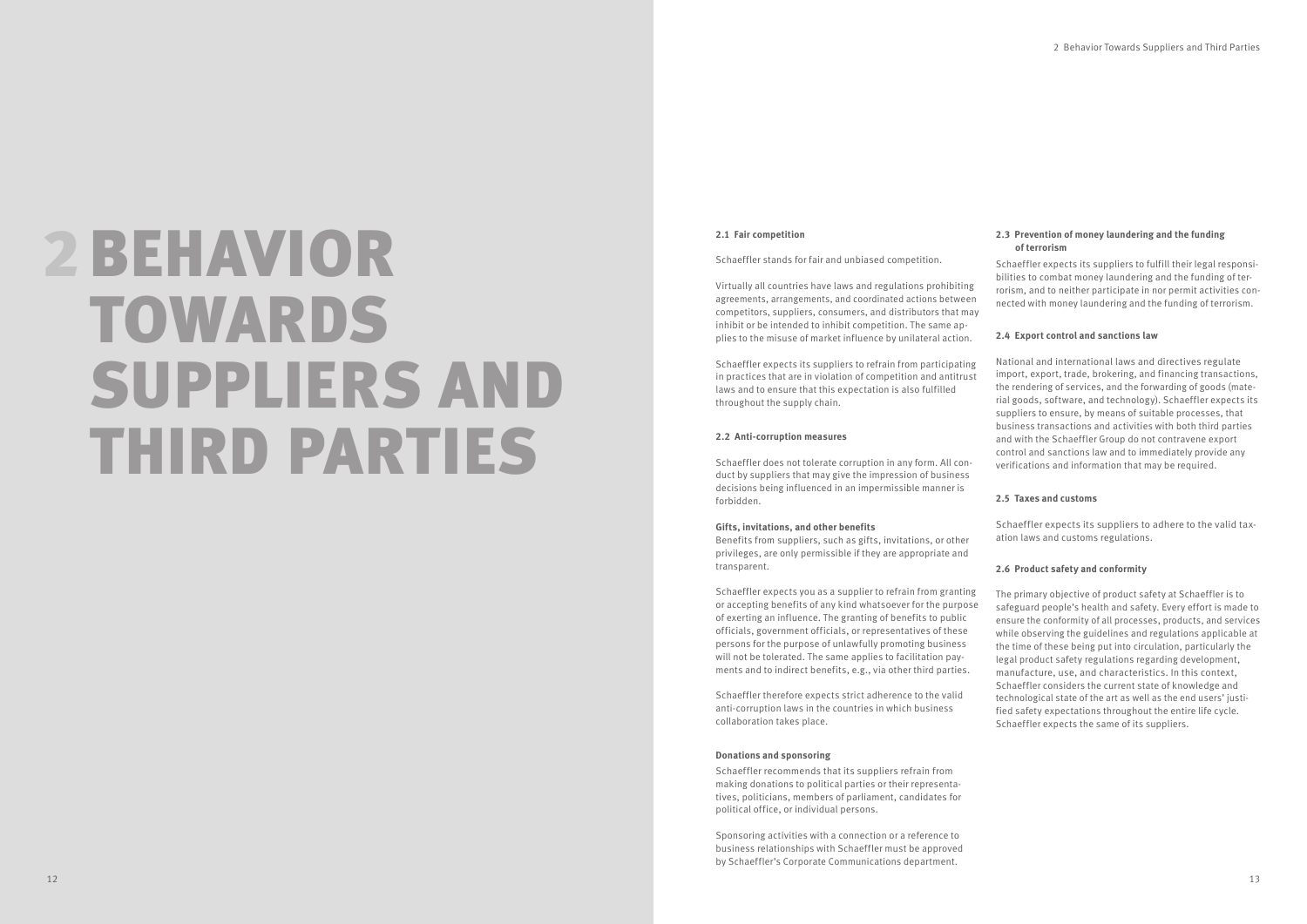# 3HANDLING OF INFORMATION

#### **3.1 Protection of information relevant to the company**

Schaeffler expects its suppliers to protect information against misuse, loss, destruction, and manipulation.

#### **3.2 Protection of personal data**

Schaeffler expects its suppliers to protect and respect personal rights. Adherence to the applicable regulations and laws, particularly in the handling of personal data, must be ensured by means of suitable measures.

#### **3.3 IT security**

Data that are processed in IT systems must be protected in the best way possible and at least sufficiently to meet legal requirements.



# **3.4 Insider information**

Insider information, i.e., specific information that, should it become publicly known, could significantly influence the price of listed securities, must be treated as strictly confidential. Suppliers who have such insider information at their disposal may not use this information for the purpose of trading with securities or other financial instruments. They are also not authorized to pass on insider information to third parties or to utilize it for the purpose of making recommendations regarding the buying or selling of securities or other financial instruments.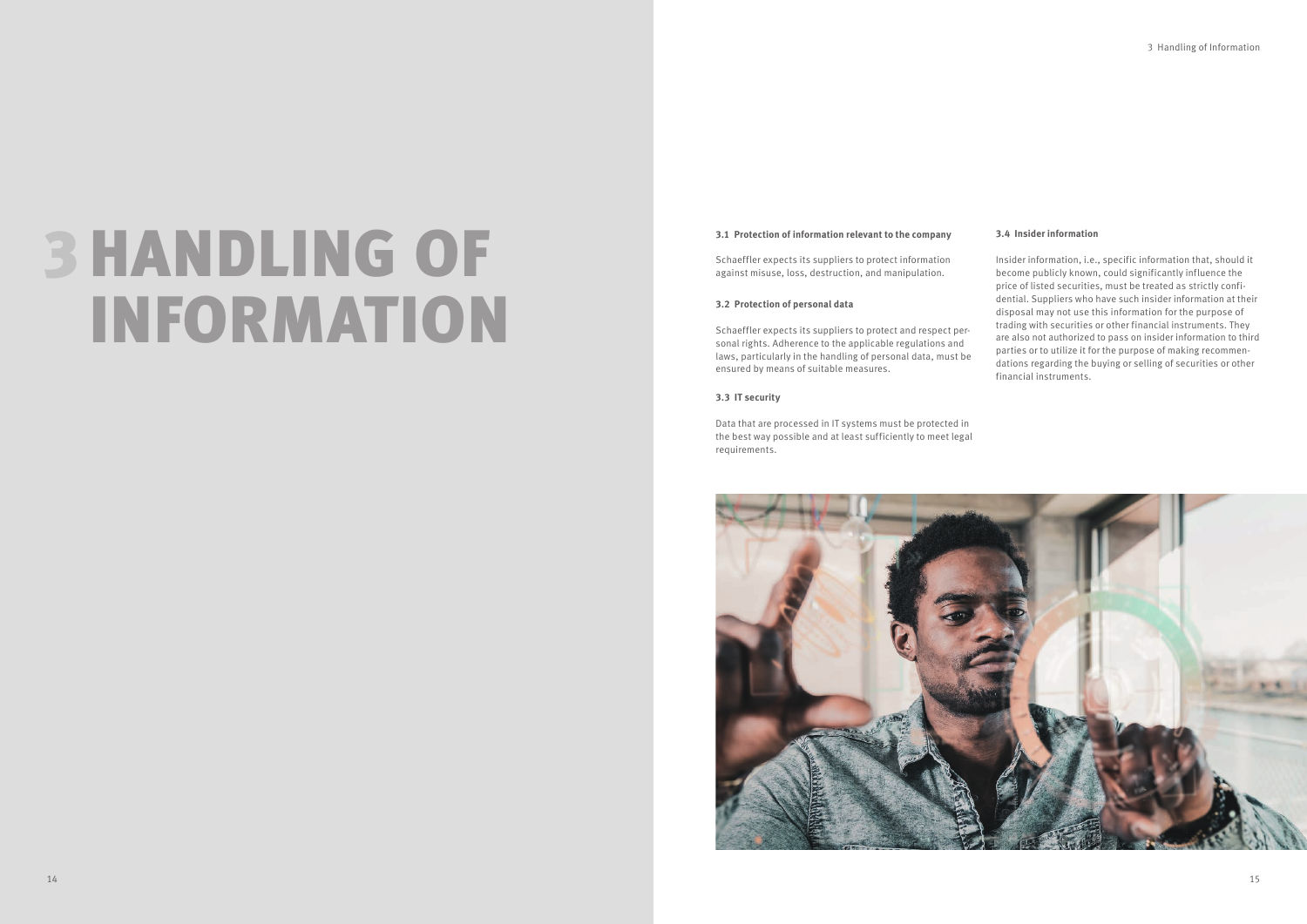# 4 TREATMENT OF EMPLOYEES AND COLLEAGUES

# **4.1 Fair working conditions and employee development**

Schaeffler expects its suppliers (particularly hirers who loan employees to perform work) to adhere to the minimum wages that are legally guaranteed on the respective labor markets as well as the respective valid labor laws and regulations, particularly with regard to working times. Employees must in no way be made to bear the cost of recruitment fees.

The use of misleading or deceptive practices when recruiting employees is forbidden. It is forbidden to provide false infor mation regarding working conditions, including salaries and additional benefits, the working location, living conditions, the level of hazard that the work involves, or accommodation and the associated costs (if the employer or intermediary provides or arranges accommodation).

Work contract documentation must be in writing, contain a detailed description that is comprehensible / in the future employee's native language, and be available in good time (at least five days) before any activities that are related to the assumption of work.

Employees' identity documents must not be withheld, manipulated, or destroyed.

Any accommodation provided must fulfill at least the standard of the respective country.

Suppliers should also develop the employees in accordance with their individual abilities and their professional and per sonal interests. Ideally, the company's interests and the em ployee's individual requirements should be reconciled.

#### **4.2 Diversity and the principle of equal treatment**

Schaeffler expects its suppliers to create a working environ ment that is free from prejudice, discrimination, intimidation, and harassment and in which employees are valued. Every employee should feel appreciated, regardless of their age, gender, gender identity, ethnic background, nationality, religion, or world view and irrespective of disabilities and sexual orientation.

# **4.3 Compatibility of work and family**

Schaeffler expects its suppliers to promote the best-possible compatibility of family and career by making family-friendly agreements.

# **4.4 Rejection of forced and child labor**

Schaeffler strictly rejects all forms of child labor, forced/ compulsory labor, modern slavery, involuntary or exploit ative prison labor, human trafficking, and other forms of exploitation in its own business activities. Schaeffler expressly requires the same from its suppliers and their supply chain. In particular, serious forms of human trafficking that involve the recruitment, transport, movement, accommoda tion, or reception of persons through the use of violence, coercion, abduction, deception, subterfuge, abuse of power or weakness, or the granting of payments or benefits to a person who has control over the victim are strictly prohibited.

Schaeffler strictly prohibits all of its suppliers from utiliz ing forced labor or participating in serious forms of human trafficking as defined above, including the procurance of commercial sexual services.

Schaeffler expects its suppliers to implement effective measures to prevent human trafficking as described in the Schaeffler Human Trafficking Policy and to regularly monitor their effectiveness.

#### **4.5 Dialog with employees and employee representatives**

Schaeffler expects its suppliers to respect employees' right to freedom of association and assembly and to grant them the right to collective bargaining for the purpose of regulat ing working conditions. All employees should have the op portunity to address their issues and concerns at any time.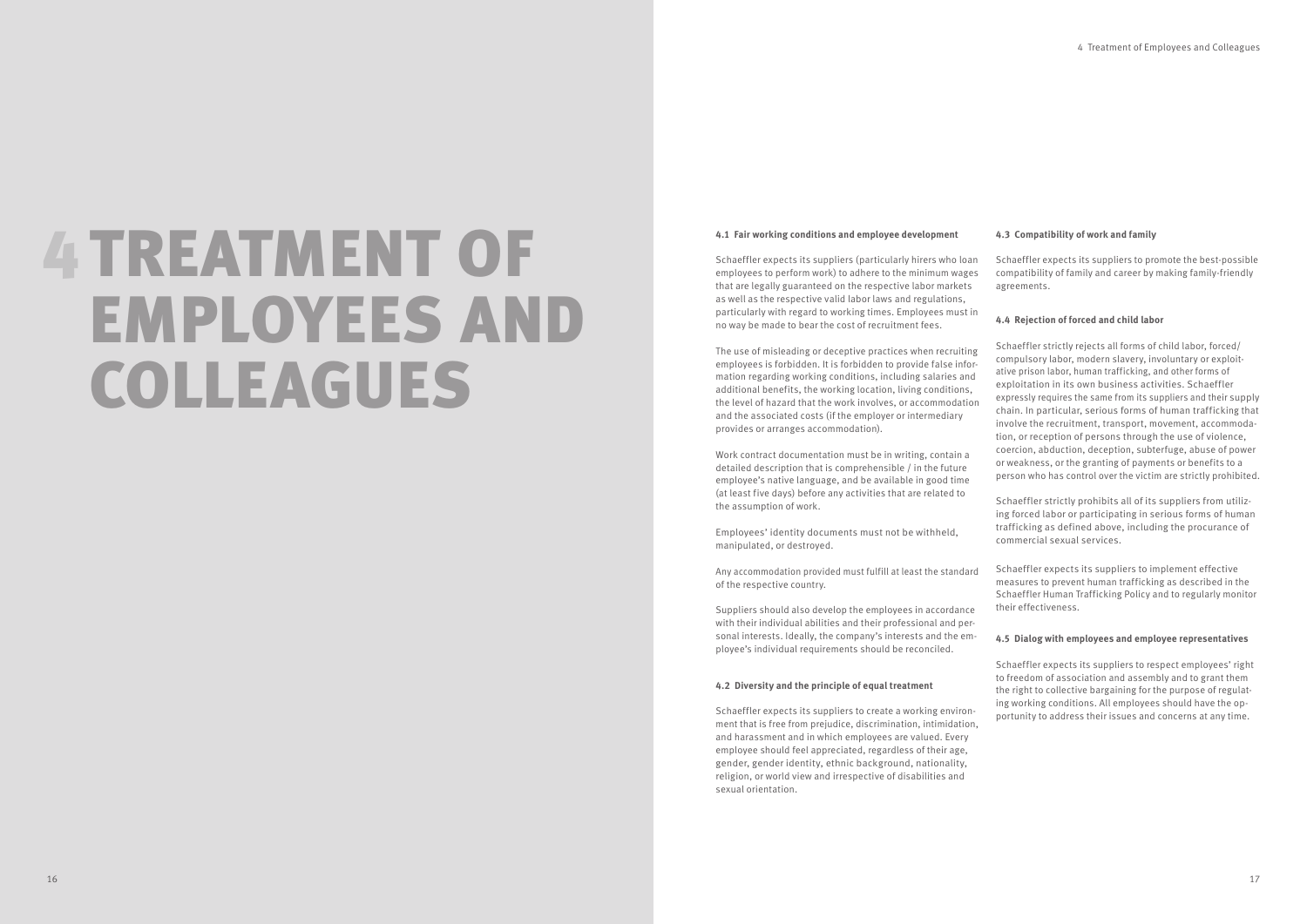# 5SUSTAINABILITY, ENVIRONMENT, HEALTH, AND **SAFETY**

# **5.1 Acting with sustainability in mind**

Sustainability is firmly anchored within Schaeffler's values and conduct. The sustainable generation of added value is based on unity between economic, ecological, and social responsibility – both with regard to products and their pro duction and to the associated processes, services, and the supply chain. Schaeffler therefore understands sustainable action as a cross-sectional issue that can be viewed holis tically.

Schaeffler expects its suppliers to observe all of the applicable local/regional and international regulations on human rights and health and safety as well as environmental protection laws as a basis with regard to all products, processes, and services, and also to actively strive for and promote sustain able corporate governance. Early prevention, e.g., by using renewable energies and minimizing impact and waste, must be at the center of suppliers' activities.

The corresponding qualified certifications are expected for the purpose of verification.

Topics of particular focus include the handling of so-called conflict minerals and generally critical minerals and materials for which the supply chain is the key to greater responsibility and diligence and additional requirements are therefore made in terms of transparency and collaboration.

The supplier is committed to observing the regulations re garding prohibited and declarable substances, e.g., the ELV directive, RoHS, and REACH, and to providing the correspond ing verifications.

#### **5.2 Environmental and climate protection**

Schaeffler expects its suppliers to actively assume responsi bility for reducing air pollution, energy and water consumption, and the generation of waste including wastewater, creating value-adding cycles, and reducing greenhouse gases, for example. This equally applies to production, administration, and trade. Every type of illegal treatment/disposal of waste is prohibited.

For the verification and further development of these topics and KPIs, it is recommended that suppliers participate in the appropriate initiatives and obtain suitable ratings (e.g., CDP/ Carbon Disclosure Project).

Schaeffler additionally reserves the right to request from its suppliers the product  $CO<sub>2</sub>$  footprint (scope 1-3) for the prodsuppress the product  $\sigma_2$  for print (seeper 1 s) for the products, processes, and services that they supply to Schaeffler (subject to specific inquiry).

The recording, calculation, evaluation, and communication of the relevant CO $_{_2}$  data should also take place in accordance with the valid standards of the Greenhouse Gas Protocol (GHG).

# **5.3 Occupational health and safety**

Schaeffler expects its suppliers to adopt a policy of zero tol erance with regard to human rights violations. This includes providing direct employees and employees in the supply chain with a suitable working environment by means of the corresponding diligence and observance of legal requirements, stipulations, and recommendations and/or requesting this working environment in the supply chain.

The implementation of the necessary precautions must be ensured by means of a suitable monitoring or management system. Particular care should be taken in the case of young employees.

Suppliers are expected to observe the necessary (and if ap plicable regional) laws and requirements in an appropriate manner and to compare these to an internal risk assessment in order to ensure that a proper working environment is pro vided. This also includes the provision, wherever necessary, of suitable personal protective equipment (PPE) and emer gency plans as well as the execution of emergency drills.

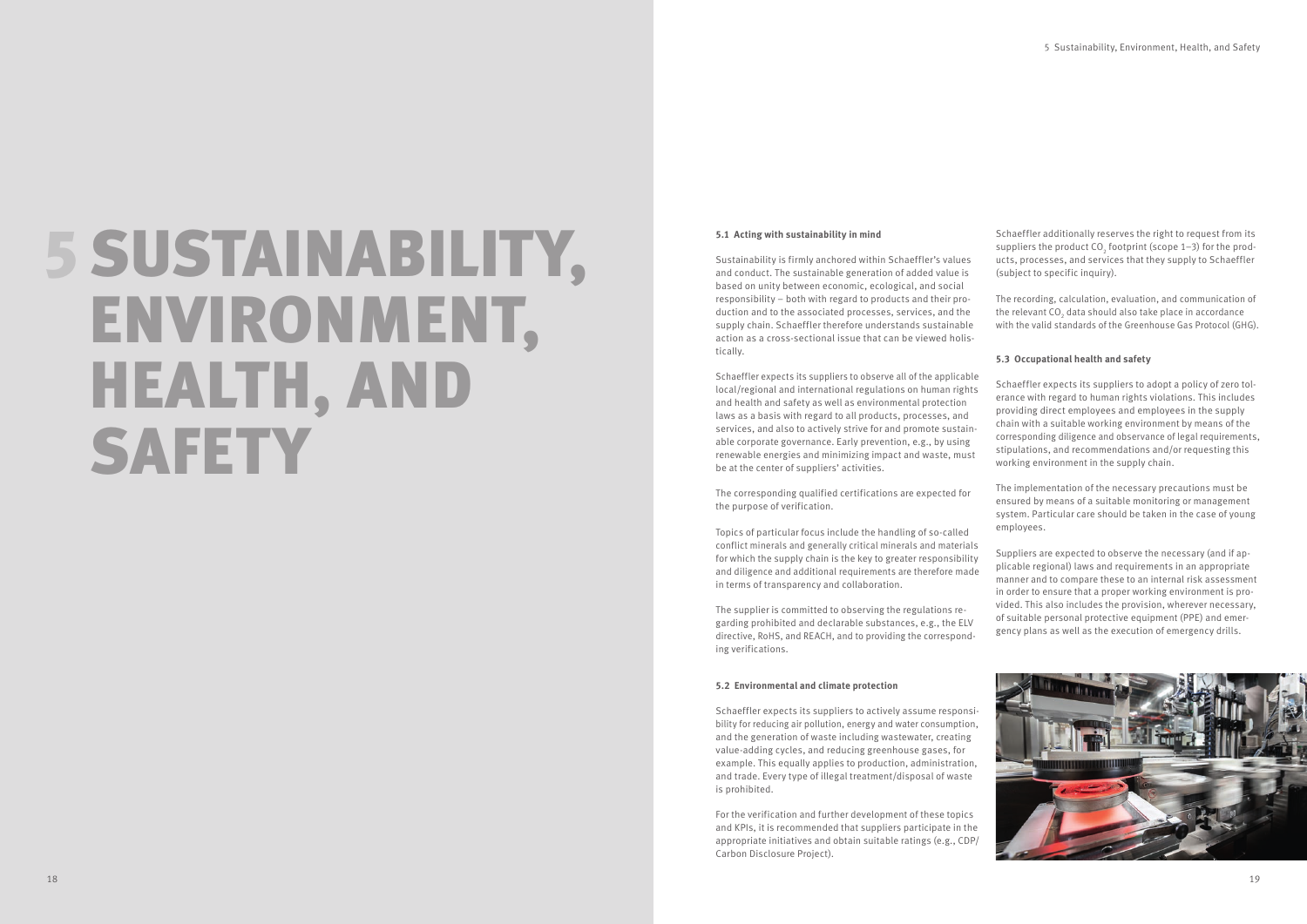# 6REPORTING AND CONTACT PERSONS

### **6.1 Reporting of all types of misconduct**

Improper behavior of any kind will be actively addressed at Schaeffler. Both employees and external agents are encouraged to speak up freely and without fear of repressive measures. Repressive measures against suppliers who speak out in good faith are prohibited.

The following whistleblowing system is available to you as a supplier and to your employees.



# **6.2 Local contact persons**

You can also contact the Compliance and Corporate Security department directly.

### **Germany:**

Compliance & Corporate Security Industriestrasse 1–3 91074 Herzogenaurach compliance@schaeffler.com

Schaeffler AG Industriestrasse 1–3 91074 Herzogenaurach Germany www.schaeffler.com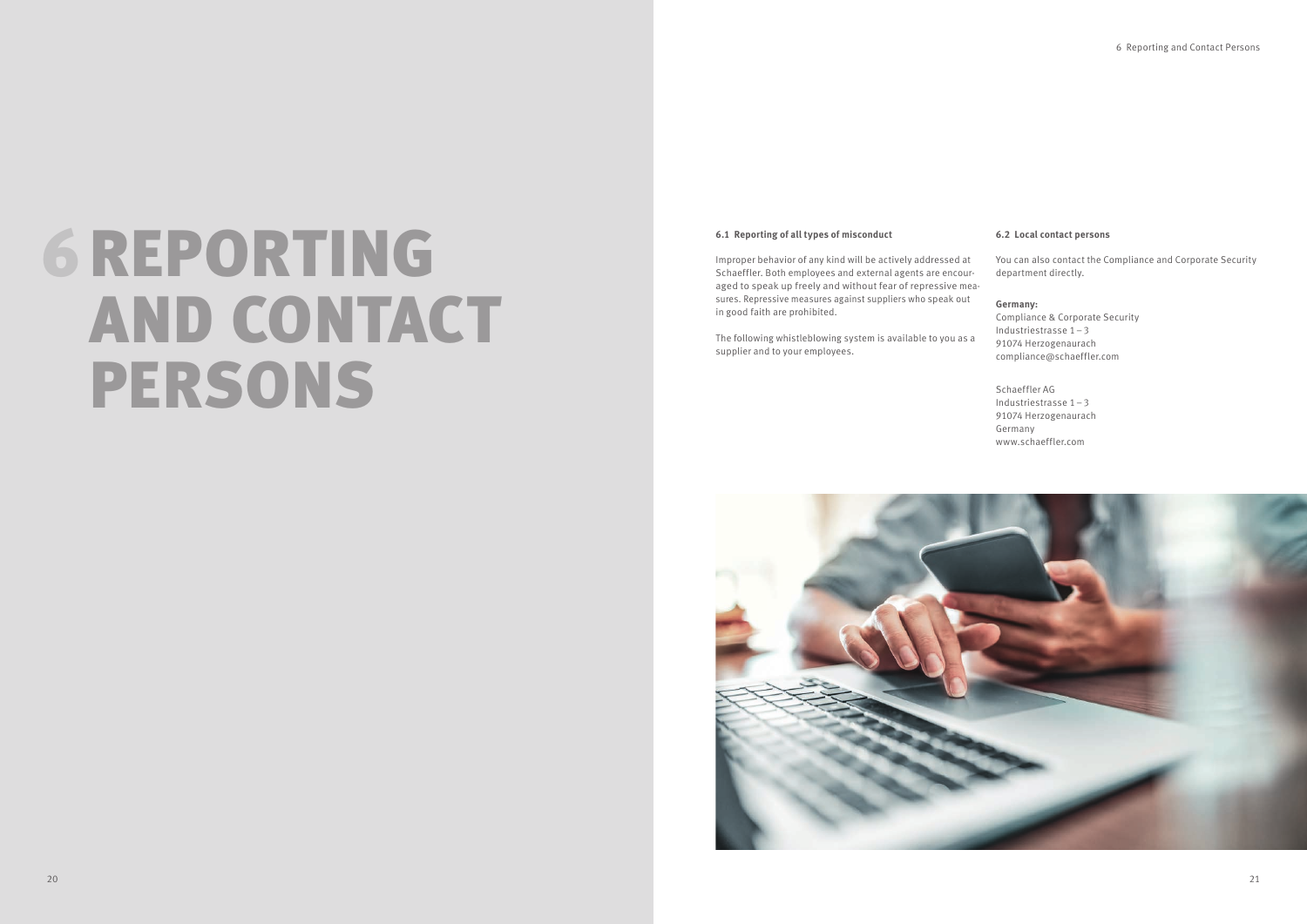Schaeffler will vigorously investigate any leads regarding misconduct in accordance with the principle of proportionality. Every lead will be followed up. Depending on the result, a comprehensible decision is made as to what consequences are suitable, necessary, and commensurate.

| Post                               | Schaeffler AG<br>Forensics and Investigations<br>Industriestrasse $1 - 3$<br>91074 Herzogenaurach                                                                               |  |
|------------------------------------|---------------------------------------------------------------------------------------------------------------------------------------------------------------------------------|--|
| 24/7 telephone<br>hotline          | +49 30 12095120<br>(German, English, French)<br>Availability by phone in<br>other languages:<br>Spanish +1 213 2791017<br>Portuguese +55 21 20182964<br>Chinese +86 10 85233042 |  |
| E-mail                             | investigations@schaeffler.com                                                                                                                                                   |  |
| <b>Online reporting</b><br>channel | https://www.bkms-system.net/<br>schaeffler                                                                                                                                      |  |

#### **6.3 Whistleblowing system**

Notifications about violations, specifically illegal business practices or potential human rights violations, can be made at any time using the Schaeffler Group's whistleblowing system. This system is available in a number of languages and allows anonymous, confidential, specially encrypted, secure communication with the investigation team in Schaeffler's Compliance and Corporate Security department.

The whistleblowing system can be reached by the following means:

#### **Contact**

If you have any content-related questions, please contact Purchasing & Supplier Management Sustainability.

#### **Germany:**

Purchasing & Supplier Management Sustainability Industriestrasse 1–3 91074 Herzogenaurach purchasing-sustainability@schaeffler.com

Schaeffler AG Industriestrasse 1–3 91074 Herzogenaurach Germany www.schaeffler.com

#### **Acknowledgment of the Schaeffler Supplier Code of Conduct**

As a Schaeffler supplier, we act according to the ethical and legal principles defined in this supplier Code of Conduct (SCoC). These requirements are also cascaded by us within our supply chain.

We hereby acknowledge the Schaeffler Supplier Code of Conduct and confirm that we will comply with the aforementioned principles and requirements of the Schaeffler Supplier Code of Conduct by applying an internal, equivalent Code of Conduct within our company.

Date/supplier signature and stamp or digital signature/authentication